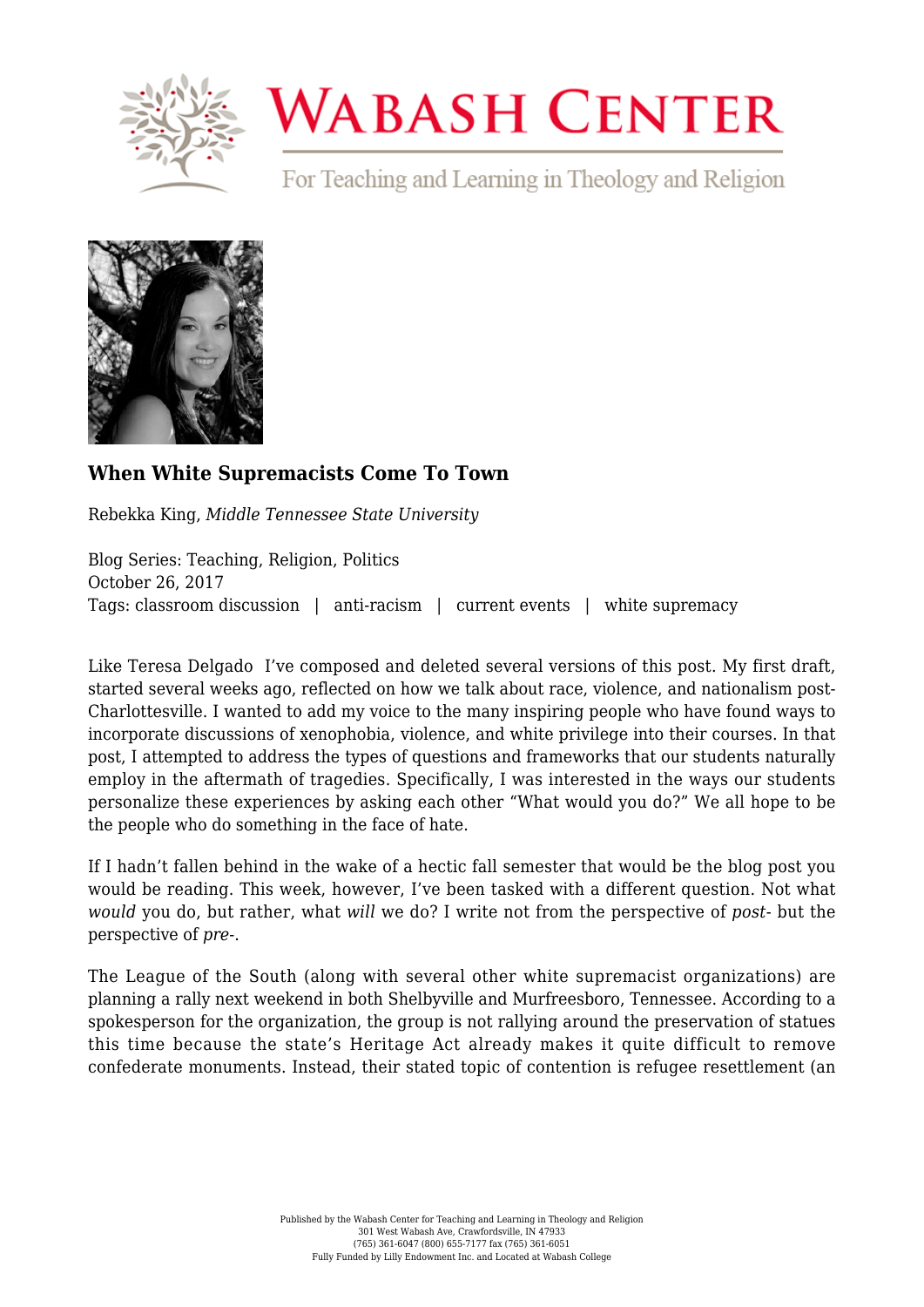issue which happens to be close to home for me; I volunteer as a translator for a local refugee family).

Right now there are several groups mobilizing in opposition to these rallies. Both local organizations and ones from out of town are coordinating resistance activities and counterprotests. Across social media and at various public forums, citizens of Murfreesboro are divided as to what the appropriate response should be. Some people are firmly resolved, others are uncertain, and many are afraid.

Coincidentally, in my introductory Religion and Society class, my students are in the middle of a unit examining religious codes and systems of ethics. Last week, we looked at Craig Martin's *[A Critical Introduction to the Study of Religion](https://www.routledge.com/A-Critical-Introduction-to-the-Study-of-Religion/Martin/p/book/9780415419932)* that explores how ethical decisions are filtered through Bourdieu's notion of *habitus*. That seemed like as a good a place as any to think about the different possible actions that one might take against a white supremacist rally.

So here's what I did, *pre*- an event like Murfreesboro/Shelbyville 2017.

I began by reflecting on the fact that we've had more conversations than usual about current and political events this semester. From Puerto Rico to Las Vegas; from nuclear threats from North Korea to a church shooting in the town next door; and from the epidemic of sexual violence against women epitomized by Harvey Weinstein to the movement inspired by Colin Kaepernick to expose systemic racism. Over the past two months there has been no shortage of current events for our students to assess or debate from the position of "What would you do?"

I went on to say that I wanted to have a different type of conversation. Rather than describing or offering their own opinions, I would be asking them to do a higher level of analysis. Description, I told them, is an important part of what we do in religious studies, but that's not all we do. I called on the students who are also enrolled in my Jesus class to explain how in that class we've undertaken a discursive analysis wherein we're not interested in what the texts say (and certainly not in whether they are right or wrong), but instead are interested in what they do (and what the doing does).

I printed off conversation threads from four different public Facebook events/pages that are making plans in opposition to the white supremacists' rally. The different options presented by these pages are:

- Do nothing (ignore them, don't invite conflict)
- Hold a family-friendly rally in a different location (a protest of sorts without direct confrontation)
- Have a counter-protest and call on citizens to stand against white nationalism, Nazis, and the KKK (a protest with direct confrontation but the avoidance of physical violence)
- Take part in an Antifa-style protest (direct confrontation with anticipated violence)[\[1\]](#page-2-0)

<span id="page-1-0"></span>As we worked our way through the four sites, I asked the class to read the language closely for evidence of how each group describes themselves, the white supremacist group, and other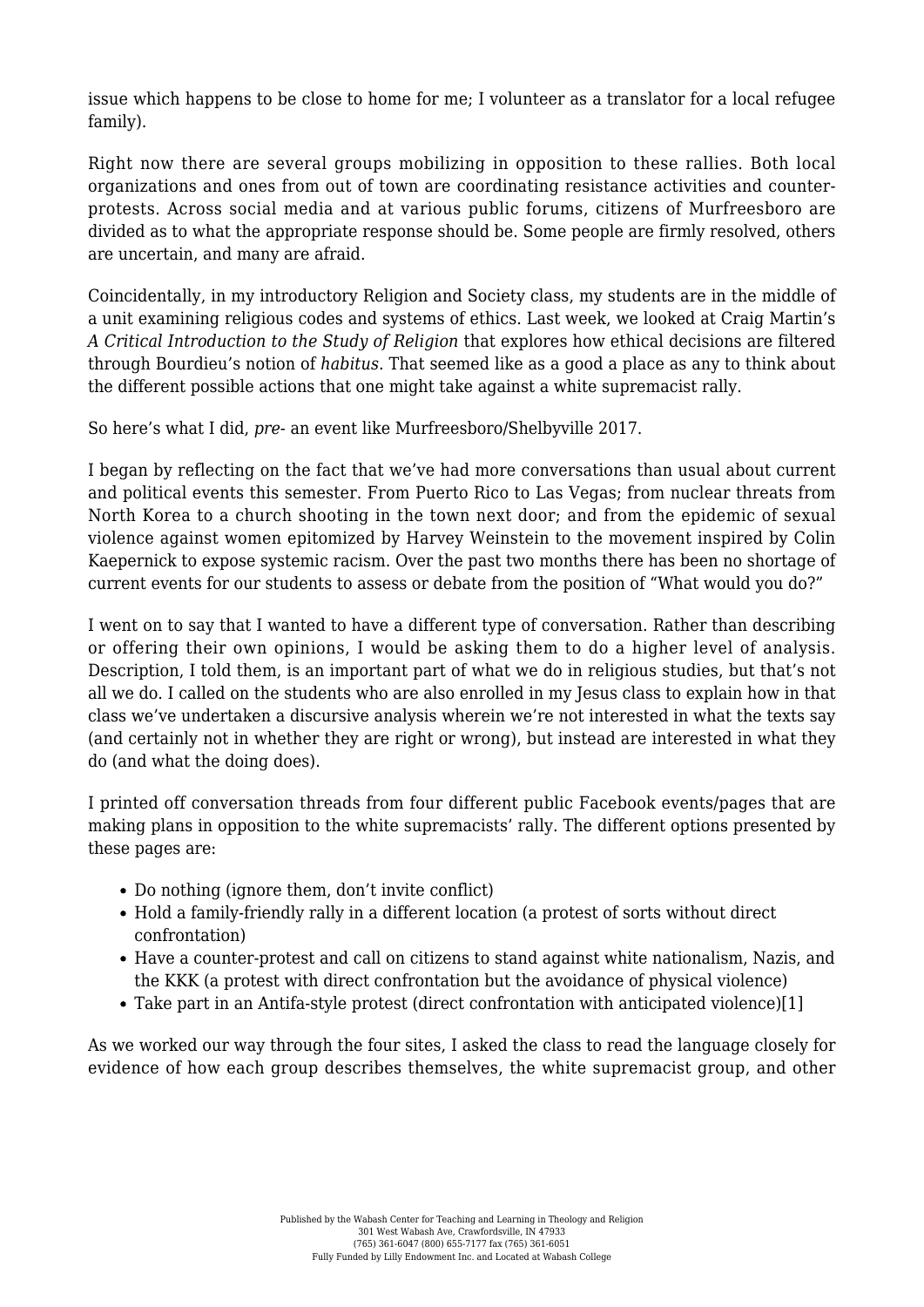planned protests. We discussed how they legitimated their perspectives and where they placed their authority (in the case of the first three, each claimed to have the best interests of Murfreesboro at heart and worked to establish their local identity via connections to different community groups and networks). From there we sketched out a basic conception of how all four read the moral position "white supremacy is wrong" through different lenses provided by their *habitus* and with very different consequences.

The activity seemed to work well. I wanted to have a conversation that did something different than simply reiterating the students' own viewpoints. While those types of conversations can be helpful because they provide an opportunity for [students to practice speaking about](https://www.wabashcenter.wabash.edu/2017/04/teaching-dual-nationalism-a-pedagogy-of-displacement/) [contentious issues](https://www.wabashcenter.wabash.edu/2017/04/teaching-dual-nationalism-a-pedagogy-of-displacement/), this particular discussion is more urgent. Often I find classroom discussions devolve into each student waiting their turn to state their case and figure out who is "on their side." My hope was that by working together to analyze the discourses and social locations of the different groups rather than evaluating each other, the boundaries that sometimes emerge in these conversations would dissolve. I also hoped that they might come to better understand their own perspectives and how they are shaped by social factors. Finally, and most prominently, I hoped they would be able to more fully understand these events as embedded in cultural systems, rather than independent, chaotic occurrences.

By way of a conclusion, I offered myself as a case study and asked them (based on their assessment of my own identity, values, and *habitus*) to offer evidence for and against my participation in each of the four counter activities. I told them that I was uncertain about which of the options I wanted to participate in and that I would take their advice to heart when deciding what to do. They made passionate cases for and against each position with a level of perceptiveness and concern that exceeded my expectations.

Previously, when I've thought about how I teach current events in the classroom it has focused on reflection as reaction. I've invited students to consider the facts of what "actually happened" and to delve into the nuance of context. In those cases, I have taken on the role of a guide, helping them articulate and expand their understanding. Here we don't completely understand because we don't yet know what will happen. There's an ambiguity in addressing something that is uncertain and has yet to occur, especially amid the elevated risks that accompany a situation like this. In this case, I made them play the role of the guide, instructing me on how to understand and articulate my own perspective.

As I write in a moment that feels like a calm before the storm, this ambiguity and liminality feels important – which is why I wanted to write this post before the event itself occurred. As faculty we're good at having answers. Assessment and evaluation are second nature. But both with my students and on the Wabash Teaching Religion and Politics blog, I see value in capturing the uncertainty, inviting my students and you into the process of considering the question what *will*, as opposed to what *would*, you do.

<span id="page-2-0"></span>[\[1\]](#page-1-0)For obvious reasons, I was unable to find anything on public social media forums making specific plans related to Antifa or similar groups so we read an article describing their